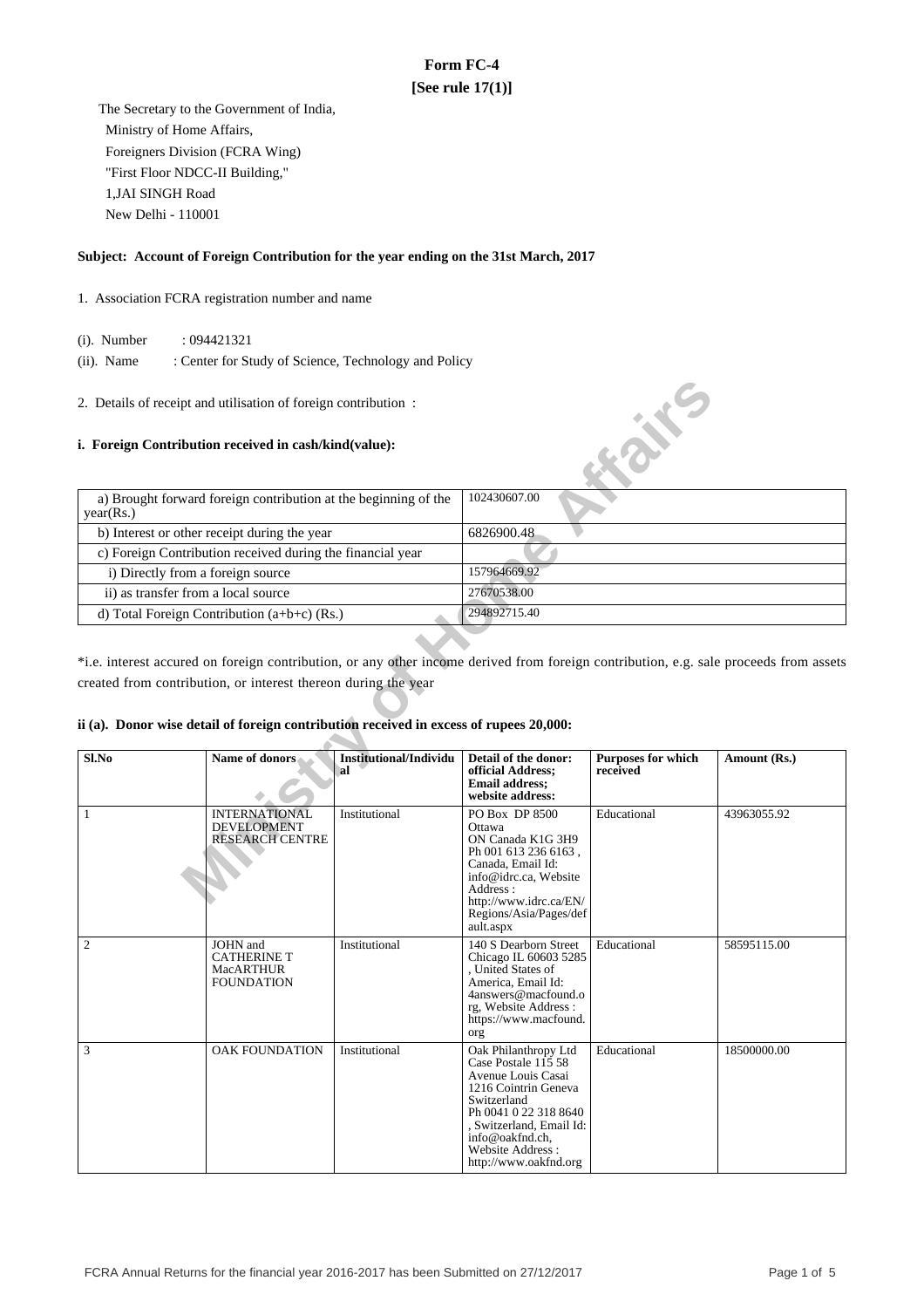| Sl.No          | Name of donors                                               | <b>Institutional/Individu</b><br>al | Detail of the donor:<br>official Address;<br><b>Email address:</b><br>website address:                                                                                                                                                                                               | <b>Purposes for which</b><br>received | Amount (Rs.) |
|----------------|--------------------------------------------------------------|-------------------------------------|--------------------------------------------------------------------------------------------------------------------------------------------------------------------------------------------------------------------------------------------------------------------------------------|---------------------------------------|--------------|
| $\overline{4}$ | <b>BILL AND MELINDA</b><br><b>GATES</b><br><b>FOUNDATION</b> | Institutional                       | PO Box 23350 Seattle<br>WA 98102 USA<br>Ph 206 709 3100.<br><b>United States of</b><br>America, Email Id:<br>info@gatesfoundation.<br>org, Website Address:<br>http://www.gatesfound<br>ation.org                                                                                    | Educational                           | 13312202.00  |
| 5              | <b>GOOD ENERGIES</b><br>FOUNDATION                           | Institutional                       | Grafenauweg 12 CH<br>6301 Zug Switzerland,<br>Switzerland, Email Id:<br>info@goodenergies.org<br>, Website Address :<br>http://www.goodenergi<br>es.org                                                                                                                              | Educational                           | 10926657.00  |
| 6              | THE NATURE<br><b>CONSERVENCY</b>                             | Institutional                       | 4245 North Fairfax<br>Drive Suite 100<br>Arlington VA 22203<br>1606 USA, United<br>States of America,<br>Email Id:<br>info@tnc.org, Website<br>Address:<br>https://www.nature.org                                                                                                    | Educational                           | 6955817.00   |
| 7              | <b>OVERSEAS</b><br><b>DEVELOPMENT</b><br><b>INSTITUTION</b>  | Institutional                       | 203 Blackfriars Rd<br>London SE1 8NJ<br>United Kingdom,<br>United Kingdom,<br>Email Id: odi@odi.org,<br>Website Address:<br>https://www.odi.org/                                                                                                                                     | Educational                           | 338500.00    |
| 8              | <b>FRIEDRICH EBERT</b><br>STIFTUNG<br>FOUNDATION             | Institutional                       | Bon Germanay,<br>Germany, Email Id:<br>info@fesdc.org,<br><b>Website Address:</b><br>http://www.fesdc.org                                                                                                                                                                            | Educational                           | 55121.00     |
| 9              | <b>CENTRE FOR</b><br>POLICY DIALOGUE                         | Institutional                       | 6/2 Kazi Nazrul Islam<br>Road Dhaka 1207<br>Bangladesh,<br>Bangladesh, Email Id:<br>info@cpd.org.bd,<br>Website Address:<br>http://www.cpd.org.bd                                                                                                                                    | Educational                           | 266302.00    |
| 10             | <b>EUROPEAN</b><br>COMMISSION                                | Institutional                       | Directorate General for<br>Development and<br>Cooperation Europe<br>Aid Resources in<br>Headquarters and in<br>Delegations Brussels<br>DEVCO R3 LS Ares<br>2014, Belgium, Email<br>Id: delegation-<br>india@eeas.europa.eu,<br>Website Address:<br>http://europa.eu/index_<br>en.htm | Educational                           | 5012185.00   |
| 11             | <b>UNIVERSITY OF</b><br><b>BRITISH COLUMBIA</b>              | Institutional                       | 2329 West Mall<br>Vancouver BC V6T<br>1Z4 Canada<br>Phone 604 822 2211,<br>Canada, Email Id:<br>info@ubc.ca, Website<br>Address:<br>https://www.ubc.ca/                                                                                                                              | Educational                           | 39715.00     |
| 12             | <b>INDIA SMART GRID</b><br>FORUM                             | Institutional                       | <b>CBIP Building Malcha</b><br>Marg Chanakyapuri<br>Delhi 110021, India,<br>Email Id:<br>contactus@indiasmartg<br>rid.org, Website<br>Address:<br>http://www.indiasmartg<br>rid.org                                                                                                  | Educational                           | 2487500.00   |
| 13             | SHAKTI<br>SUSTAINABLE<br>ENERGY<br><b>FOUNDATION</b>         | Institutional                       | Capital Court 104 B 2<br>4th Floor<br>Munirka Phase III<br>New Delhi 110067<br>Ph 011 4747 4000,<br>India, Email Id:<br>aditi@shaktifoundation<br>.in, Website Address :<br>http://www.shaktifound<br>ation.in                                                                       | Educational                           | 24220000.00  |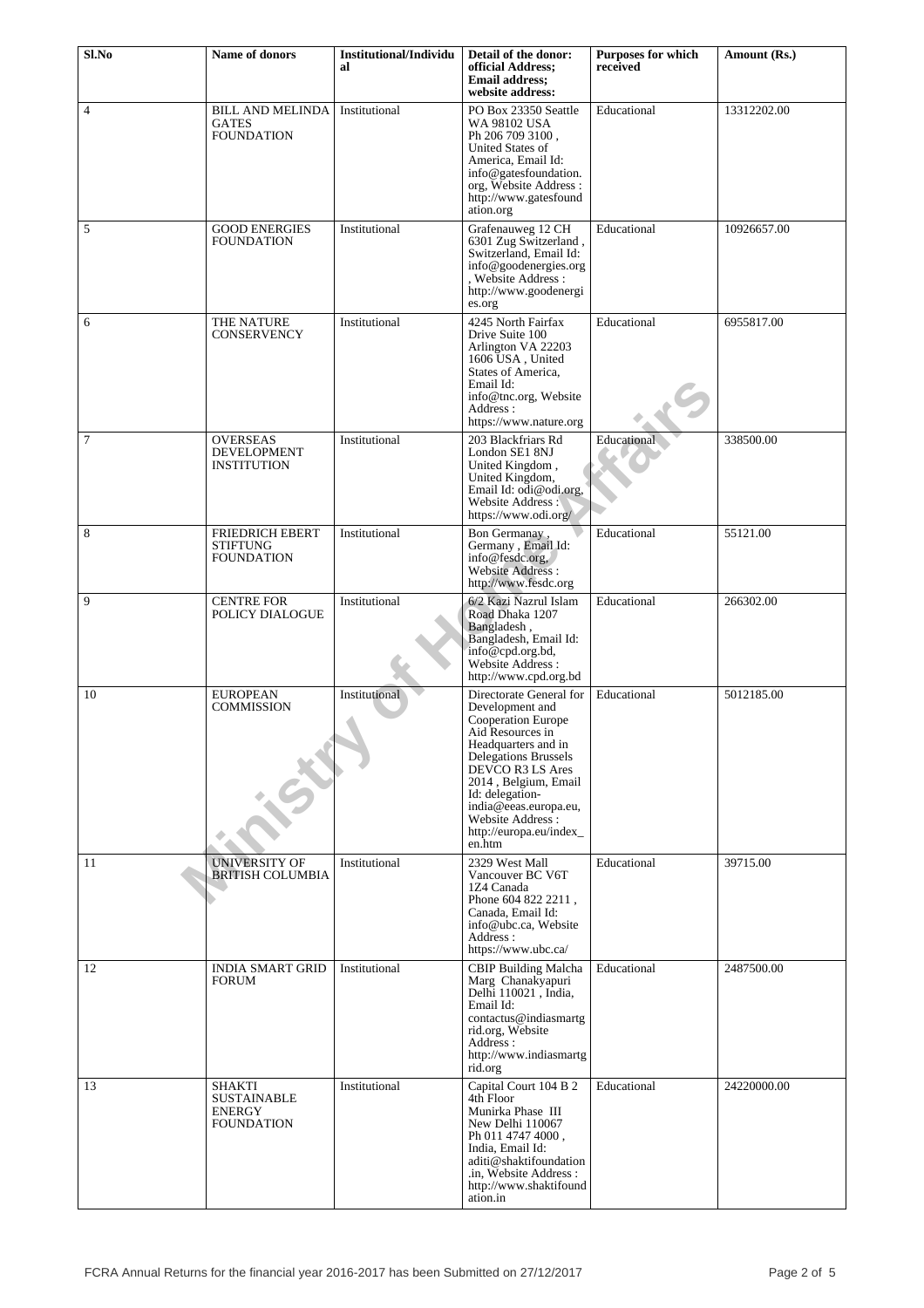| Sl.No | <b>Name of donors</b>           | Institutional/Individu<br>al | Detail of the donor:<br>official Address;<br><b>Email address:</b><br>website address:                                                              | <b>Purposes for which</b><br>received | Amount (Rs.) |
|-------|---------------------------------|------------------------------|-----------------------------------------------------------------------------------------------------------------------------------------------------|---------------------------------------|--------------|
| 14    | FRIEDRICH EBERT<br><b>ALLEE</b> | Institutional                | 36 40 53113 Bonn<br>Phone 0049 228 44 60<br>0, Germany, Email Id:<br>info@giz.de, Website<br>Address :<br>https://www.giz.de/en/<br>html/index.html | Educational                           | 963038.00    |

(b). Cumulative purpose-wise amount of all foreign contribution donation received :

| Sl.No | <b>Purpose</b>    | \mour              |
|-------|-------------------|--------------------|
|       | eational<br>- Auc | $\sim$<br>7964669. |

#### **(iii). Details of Utilization of foreign contribution:**

| a. Total Utilization* for projects as per aims and<br>objectives of the association (Rs.)                    | 108119134.00                                                                                                                                                                                                                                            |
|--------------------------------------------------------------------------------------------------------------|---------------------------------------------------------------------------------------------------------------------------------------------------------------------------------------------------------------------------------------------------------|
| b. Total Administrative Exprenses as provided in Rule<br>5, FCRA 2011 (Rs.)                                  | 35515907.00                                                                                                                                                                                                                                             |
| c. Total invested in term deposits(Rs.)                                                                      | 128115116.00                                                                                                                                                                                                                                            |
| Total Purchase of fresh assets(Rs.)                                                                          | 3452491.00                                                                                                                                                                                                                                              |
| Total utilization in the vear(Rs.) $(a+b+c+d)$                                                               | 147087532.00                                                                                                                                                                                                                                            |
|                                                                                                              | * It is affirmed that the utilisation of foreign contribution is not in contravention of the provisions contained in prov<br>Section $12(4)(f)$ of the Act which states that the acceptance of foreign contribution is not likely to affect prejudicall |
| (A) the soverignty and integrity of india; or.                                                               |                                                                                                                                                                                                                                                         |
| (B) the security, strategic, scientific or echnomic interest of the state; or<br>(C) the public interest; or |                                                                                                                                                                                                                                                         |
| (D) freedom or fairness of election to any legistature; or                                                   |                                                                                                                                                                                                                                                         |
| (E) friendly relations with any foreign state; or                                                            |                                                                                                                                                                                                                                                         |
|                                                                                                              | (F) harmony between religious, racial, social, lingusitic or relational groups, castes or communities                                                                                                                                                   |
| iv. Balance of unutilized foreign contribution, in<br>cash/bank, at the end of the year(Rs.):                | 19690067.00                                                                                                                                                                                                                                             |
| Total number of foreigner working(salaried/in<br>honorary capacity.                                          | 0.00                                                                                                                                                                                                                                                    |

\* It is affirmed that the utilisation of foreign contribution is not in contravention of the provisions contained in proviso to Sction 9(e) and Section 12(4)(f) of the Act which states that the acceptance of foreign contribution is not likely to affect prejudically.

| iv. Balance of unutilized foreign contribution, in<br>$\cosh/bank$ , at the end of the year(Rs.): | 19690067.00 |
|---------------------------------------------------------------------------------------------------|-------------|
| v. Total number of foreigner working (salaried/in<br>honorary capacity.                           | 0.00        |

3. (a) Details of designated Fc bank account for receipt of Foreign Contribution ( As on 31st March of the year ending):

| Sl.No | <b>Name of Bank</b>     | <b>Branch Address</b> (With<br>pincode)                                                                                | <b>IFSC Code</b> | <b>Account No</b> |
|-------|-------------------------|------------------------------------------------------------------------------------------------------------------------|------------------|-------------------|
|       | <b>Corporation Bank</b> | No 57 1st Main 3rd Phase<br>Sarakki Industrial Area Opp<br>Mini Forest JP Nagar,<br>Bengaluru, Karnataka,<br>Bangalore | CORP0000352      | XXXXXXXXXXX8729   |

3. (b) Details of all utilization bank accounts for utilization of Foregin Contribution (As on 31st March of the year ending)

| Sl.No | <b>Name of Bank</b>     | <b>Branch Address With</b><br>pincode)                                                                                 | <b>IFSC Code</b> | <b>Account No</b> |
|-------|-------------------------|------------------------------------------------------------------------------------------------------------------------|------------------|-------------------|
|       | <b>Corporation Bank</b> | No 57 1st Main 3rd Phase<br>Sarakki Industrial Area Opp<br>Mini Forest JP Nagar,<br>Bengaluru, Karnataka,<br>Bangalore | CORP0000352      | XXXXXXXXXXX8974   |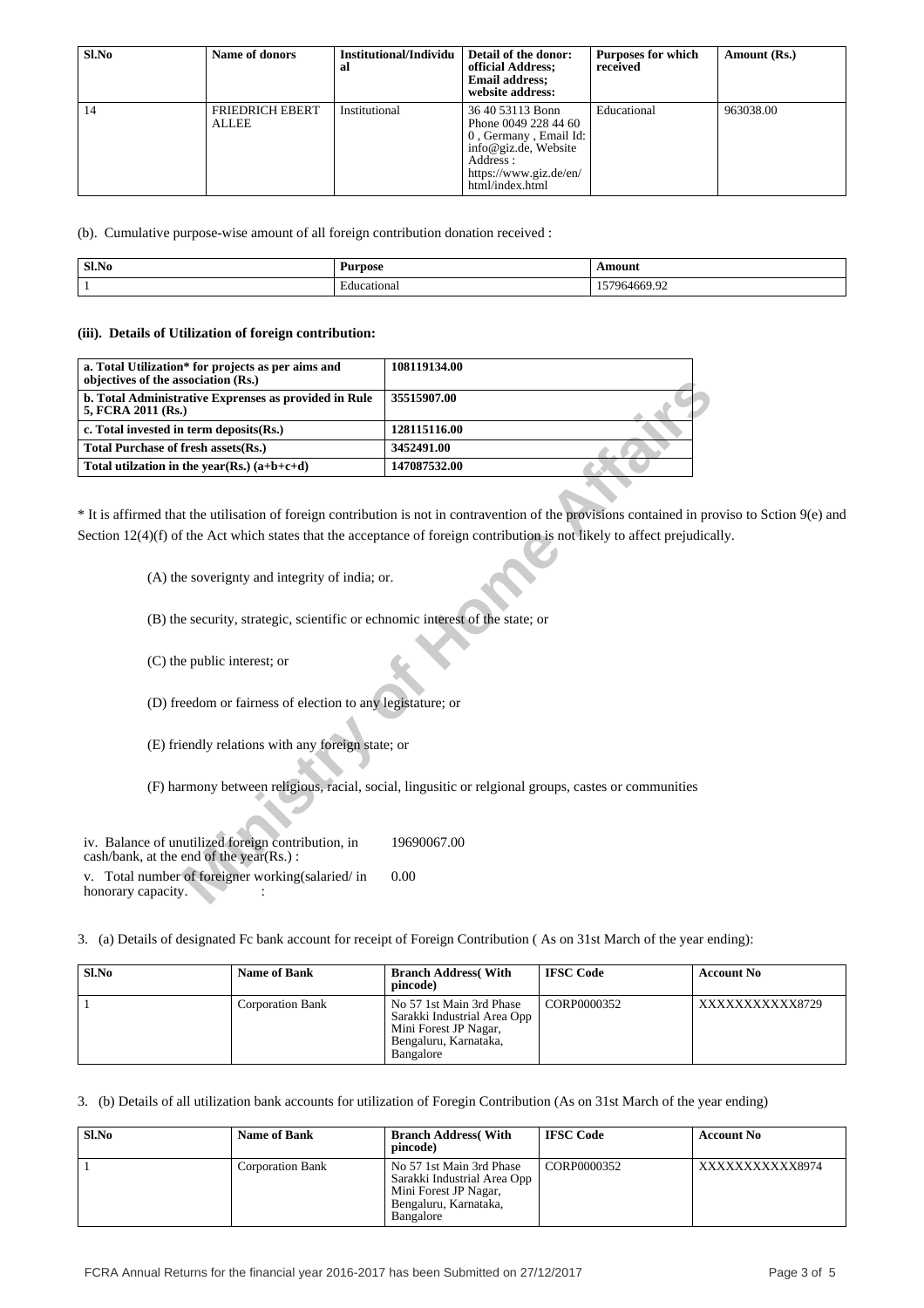| Sl.No          | <b>Name of Bank</b>     | <b>Branch Address</b> (With<br>pincode)                                                                                | <b>IFSC Code</b> | <b>Account No</b> |
|----------------|-------------------------|------------------------------------------------------------------------------------------------------------------------|------------------|-------------------|
| $\overline{2}$ | <b>HDFC</b> Bank        | No 70 Millers Boulevard<br>Millers Road, Bengaluru,<br>Karnataka, Bangalore                                            | HDFC0001208      | XXXXXXXXXX0085    |
| 3              | Corporation Bank        | No 57 1st Main 3rd Phase<br>Sarakki Industrial Area Opp<br>Mini Forest JP Nagar,<br>Bengaluru, Karnataka,<br>Bangalore | CORP0000352      | XXXXXXXXXX7757    |
| $\overline{4}$ | Corporation Bank        | No 57 1st Main 3rd Phase<br>Sarakki Industrial Area Opp<br>Mini Forest JP Nagar,<br>Bengaluru, Karnataka,<br>Bangalore | CORP0000352      | XXXXXXXXXXX8982   |
| 5              | <b>Corporation Bank</b> | No 57 1st Main 3rd Phase<br>Sarakki Industrial Area Opp<br>Mini Forest JP Nagar,<br>Bengaluru, Karnataka,<br>Bangalore | CORP0000352      | XXXXXXXXXXX8990   |
| 6              | Corporation Bank        | No 57 1st Main 3rd Phase<br>Sarakki Industrial Area Opp<br>Mini Forest JP Nagar,<br>Bengaluru, Karnataka,<br>Bangalore | CORP0000352      | XXXXXXXXXX4691    |
| 7              | <b>Corporation Bank</b> | No 57 1st Main 3rd Phase<br>Sarakki Industrial Area Opp<br>Mini Forest JP Nagar,<br>Bengaluru, Karnataka,<br>Bangalore | CORP0000352      | XXXXXXXXXX4703    |
| 8              | <b>Corporation Bank</b> | No 12 Chikkamaranahalli<br>New BEL Main Road RMV<br>Extension, Bengaluru,<br>Karnataka, Bangalore                      | CORP0000582      | XXXXXXXXXXX9074   |
| 9              | <b>HDFC</b> Bank        | No 70 Millers Boulevard<br>Millers Road, Bengaluru,<br>Karnataka, Bangalore                                            | HDFC0001208      | XXXXXXXXXX0078    |
| 10             | <b>HDFC</b> Bank        | No 70 Millers Boulevard<br>Millers Road, Bengaluru,<br>Karnataka, Bangalore                                            | HDFC0001208      | XXXXXXXXX7472     |
| 11             | <b>Corporation Bank</b> | No 57 1st Main 3rd Phase<br>Sarakki Industrial Area Opp<br>Mini Forest JP Nagar,<br>Bengaluru, Karnataka,<br>Bangalore | CORP0000352      | XXXXXXXXXXX5369   |
| 12             | <b>HDFC</b> Bank        | No 70 Millers Boulevard<br>Millers Road, Bengaluru,<br>Karnataka, Bangalore                                            | HDFC0001208      | XXXXXXXXXX0103    |
| 13             | <b>HDFC</b> Bank        | No 70 Millers Boulevard<br>Millers Road, Bengaluru,<br>Karnataka, Bangalore                                            | HDFC0001208      | XXXXXXXXX4083     |
| 14             | <b>HDFC</b> Bank        | No 70 Millers Boulevard<br>Millers Road, Bengaluru,<br>Karnataka, Bangalore                                            | HDFC0001208      | XXXXXXXXX4496     |
| 15             | <b>Corporation Bank</b> | No 57 1st Main 3rd Phase<br>Sarakki Industrial Area Opp<br>Mini Forest JP Nagar,<br>Bengaluru, Karnataka,<br>Bangalore | CORP0000352      | XXXXXXXXXXX9008   |
| 16             | <b>HDFC</b> Bank        | No 70 Millers Boulevard<br>Millers Road, Bengaluru,<br>Karnataka, Bangalore                                            | HDFC0001208      | XXXXXXXXXX0110    |
| 17             | <b>HDFC</b> Bank        | No 70 Millers Boulevard<br>Millers Road, Bengaluru,<br>Karnataka, Bangalore                                            | HDFC0001208      | XXXXXXXXXX0934    |
| 18             | <b>HDFC</b> Bank        | No 70 Millers Boulevard<br>Millers Road, Bengaluru,<br>Karnataka, Bangalore                                            | HDFC0001208      | XXXXXXXXX7558     |

## **Declaration**

 **I hereby declare that the above particulars furnished by me are true and correct**

**I also affirm that the receipt of foreign contribution and its utilization have not been violative of any of the provisions of the Foreign Contribution (Regulation) Act, 2010, rules, notifications/ orders issued there under from time to time and the foreign contribution was utilized for the purpose(s) for which the association was granted registration/ prior permission by the Central Government.**